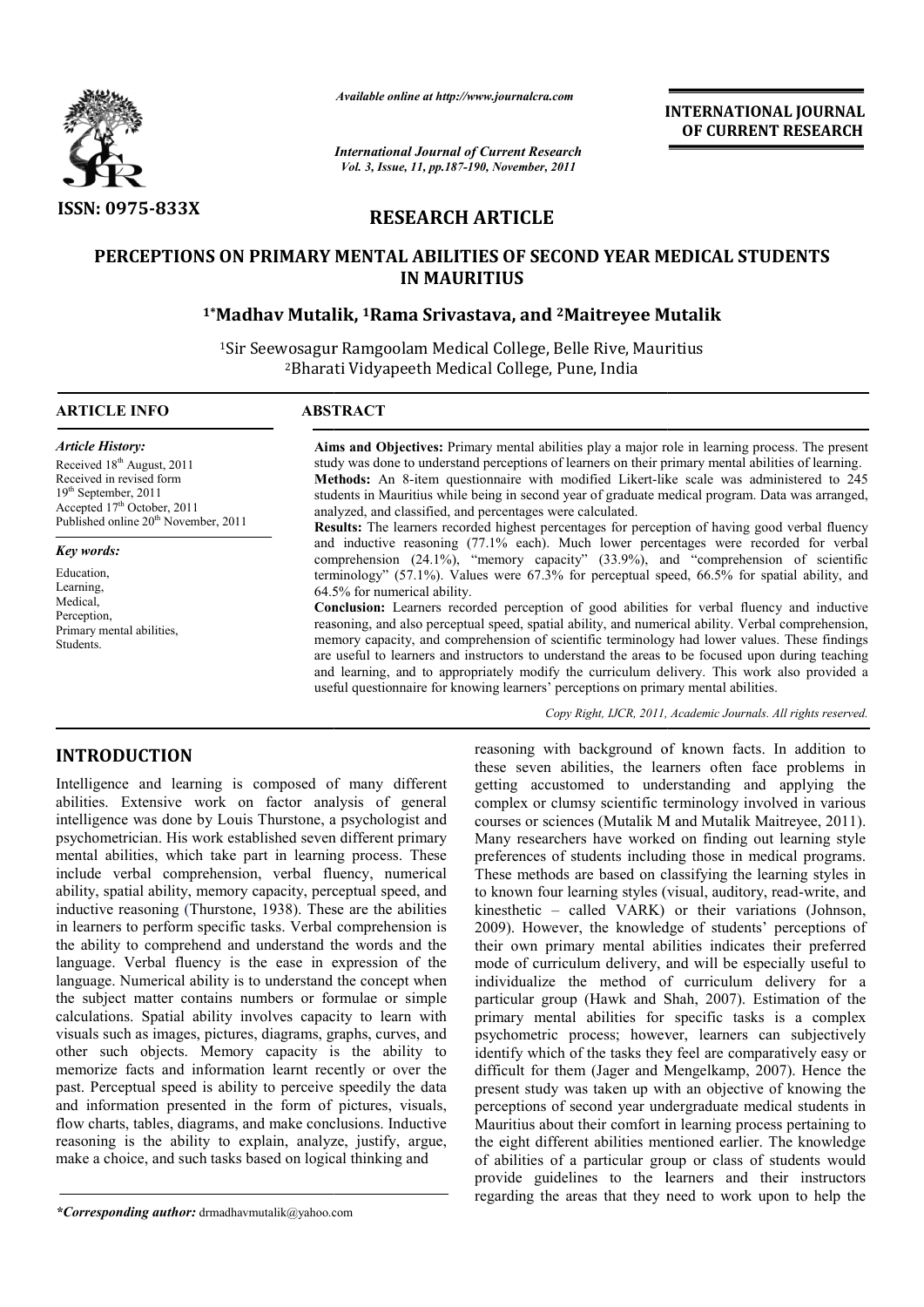learning process, and for appropriate modification of curriculum delivery (Print, 1996).

# **METERIALS AND METHODS**

A validated 8-item questionnaire was administered to 245 students in Mauritius while being in their second year of graduate medical program during the year 2010-11. The perceptions about ability or comfort on a particular item were recorded using a modified Likert-like forced-choice response scale of 1 to 3 in the increasing order ("poor", "average" or "good") for a particular ability (William, 2006). Each item was constructed to indicate a particular primary mental ability as shown in Table 1. An informed written consent was obtained from the students. They had a choice of dropping out from the study. They were explained the academic purpose, meaning of the items, way to record the response, and the importance of thoughtful and honest recording of selfperception. They were asked to choose by making a tick mark in front of only one of the three boxes provided in front of each item to indicate their perception whether they feel they are "poor" or "average" or "good" on a particular item. The data was arranged, analyzed, and classified. The data being descriptive, it was expressed as percentages and was presented in the form of tables. Column charts were constructed to highlight the important findings.

were 20 each. The percentage of learners with perception of "good" ability for verbal fluency and inductive reasoning was highest (77.1% each). The next in order was the perception of "good" ability by 67.3% for perceptual speed, 66.5% for spatial ability, and 64.5% for numerical ability. Comparatively much lower percentages for "good" ability were recorded for verbal comprehension (24.1%), memory capacity (33.9%), and comprehension of scientific terminology (57.1%). Out of the first four abilities (verbal comprehension, verbal fluency, numerical ability, and comprehension of scientific terminology), verbal comprehension ability (item 1) was perceived to be "poor" by 39.6% and "average" by 36.3% students. Another item with perception of low percentage for "good" ability was the comprehension of scientific terminology (item 4), for which 15.1% students expressed to have "poor" and 27.5% to have "average" ability. The data for perception of these first four primary mental abilities is presented in Table 2. Column chart highlights the important findings and is presented in Figure 1. Out of the next four items (spatial ability, memory capacity, perceptual speed, and inductive reasoning), memory capacity was the only one scoring low (33.9%) for "good" ability. For this item, 31.4% perceived to have "poor", and another 34.7% perceived to have "average" memory capacity.

**Table 1: Questionnaire items and their correlation with a primary mental ability**

| No             | Statement                                                                                                                                                                                                       | Primary mental ability                                                  |
|----------------|-----------------------------------------------------------------------------------------------------------------------------------------------------------------------------------------------------------------|-------------------------------------------------------------------------|
| -1             | I am more comfortable with the subject matter delivered in words, and it is easier for me to<br>understand the verbal matter rather than the matter in the form of pictures, diagrams,<br>graphs or such items. | Verbal comprehension                                                    |
| 2              | I face no language problem (English) expressing my concepts fluently in words as far as<br>the subject matter is concerned.                                                                                     | Verbal fluency                                                          |
| 3              | I face no language problem as far as the scientific terminology of various subjects/courses<br>in the academic program that I have undertaken.                                                                  | Verbal comprehension of scientific<br>terminology of the subject/course |
| $\overline{4}$ | I am comfortable in learning the subject matter if it involves mathematics, math<br>calculations or formulae.                                                                                                   | Numerical abilities                                                     |
| 5              | I am more comfortable with the subject matter involving actual specimen, models, samples<br>or images, pictures, charts, diagrams, graphs, curves, tables etc.                                                  | Spatial abilities                                                       |
| 6              | I am comfortable memorizing the various facts and information on the subject matter.                                                                                                                            | Memory capacity                                                         |
| $\tau$         | I am comfortable in speedily understanding, comparing, and discussing with help of<br>visuals such as specimen, models, images, pictures, graphs, curves, diagrams, tables etc.                                 | Perceptual speed                                                        |
| 8              | I am comfortable with the subject matter that involves reasoning, analysis, justifying,<br>explaining, or choosing between right and wrong, and such tasks.                                                     | Inductive reasoning                                                     |

**Table 2. Data in percentages - Perceptions for verbal comprehension, verbal fluency, numerical ability, and comprehension of scientific terminology**

| Primary Mental Ability (n=245) | Poor $(\%)$   | Average $(\% )$ | Good $(\% )$   |
|--------------------------------|---------------|-----------------|----------------|
| 1. Verbal Comprehension        | $39.6$ (n=97) | $36.3$ (n=89)   | $24.1$ (n=59)  |
| 2. Verbal Fluency              | $6.5$ (n=16)  | $16.3$ (n=40)   | $77.1$ (n=189) |
| 3. Scientific Terminology      | $15.1$ (n=37) | $27.8$ (n=68)   | $57.1$ (n=140) |
| 4. Numerical Ability           | $15.5$ (n=38) | $20.0(n=49)$    | $64.5$ (n=158) |

**Table 3: Data in percentages (Perceptions for spatial ability, memory capacity, perceptual speed, and inductive reasoning)**

| Primary Mental Ability (n=245) | Poor $(\% )$  | Average $(\% )$ | Good $(\% )$   |
|--------------------------------|---------------|-----------------|----------------|
| 5. Spatial Ability             | $10.2$ (n=25) | $23.3$ (n=57)   | $66.5$ (n=163) |
| 6. Memory Capacity             | $31.4(n=77)$  | $34.7 (n=85)$   | $33.9 (n=83)$  |
| 7. Perceptual Speed            | $6.1$ (n=15)  | $26.5$ (n=65)   | $67.3$ (n=165) |
| 8. Inductive Reasoning         | $6.5$ (n=16)  | $16.3$ (n=40)   | $77.1$ (n=189) |

# **RESULTS**

Out of 254 students, 245 participated in the study and completed the questionnaire correctly. (Response rate 96.5%). The age was in the range 19 to 26 years with an average age of 20.38, with standard deviation of 1.22. Mode and median both

The data for perception of these four primary mental abilities is presented in Table 3. The findings are highlighted by the column chart as shown in Figure 2.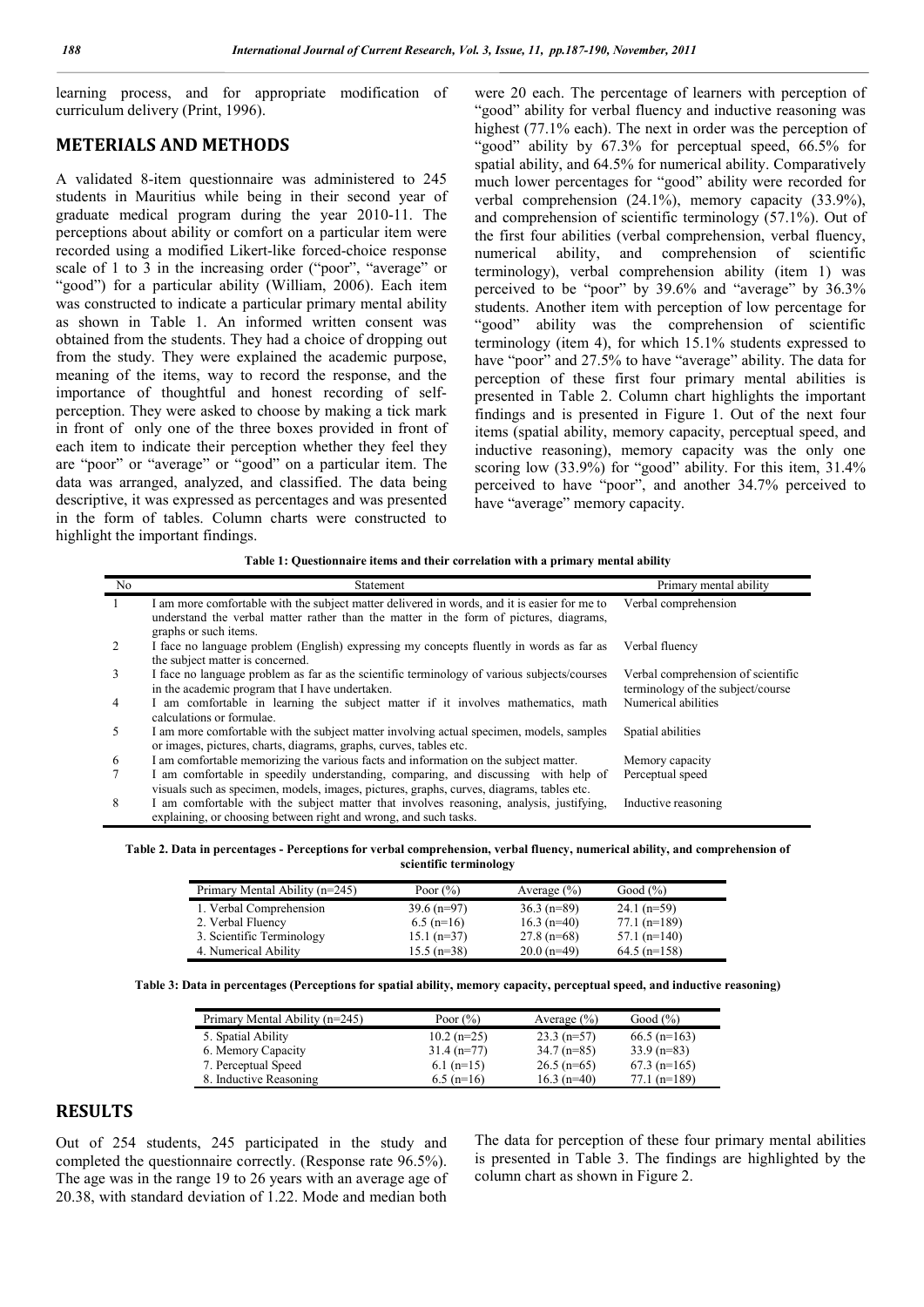



#### **DISCUSSION**

The present 8-item questionnaire-based study was designed with a purpose of understanding the self-perceptions of learners regarding their primary mental abilities. The perceptions of having "good" ability were expressed for verbal fluency, inductive reasoning, perceptual speed, spatial ability, and numerical ability. Thus the study was useful in identifying the strong domains of primary mental abilities of these learners. The abilities perceived to be comparatively less were verbal comprehension, memory capacity, and ability to understand complex scientific terminology of various courses or subjects. Thus this study was useful in identifying the deficient areas of primary mental abilities of the learners.

Spatial ability and perceptual speed are the primary mental abilities mainly based on visual learning. They are mainly governed by the right side of the human brain (Ryan-Krane and Tirre, 2005). Perceptions of having good abilities in these two areas indicated the need for appropriate shifting of curriculum delivery from "auditory" learning (for example, didactic lecturing) to more "visual" learning (for example, visuals, power point presentations, images, charts, diagrams, pictures, models, specimen, samples). The psychometric studies have shown that "auditory" processes impart more of a passive learning, while "visual" learning is a more active process. Spatial ability and perceptual speed therefore help to strengthen the ability of word comprehension and memory capacity, and are also known to decrease the burden on the memory capacity (Curry, 1999). Since spatial ability and perceptual speed perception was found to be on highest side in this set of learners, these abilities could be utilized to improve their weaker abilities of verbal comprehension, memory

capacity, and comprehending complex scientific terminology in course subjects (D'Souza *et al*., 2008). Spatial ability and perceptual speed are mainly based on diagrams, pictures, images, graphs, curves, charts, tables, and such material. More inclusion of these visuals during the teaching-learning process thus would be helpful (Milner and Goodale, 2006). Spatial ability and perceptual speed both are applied to a great extent in the medical studies and clinical practice, in diagnosis, interpretation, and management strategies. Encouraging these abilities would prove to be beneficial to the learners from the point of their future clinical skills in various branches of medicine. Another finding was positive perception of good numerical ability. This indicates that the learners would be more comfortable in learning with appropriate use of numbers and simple numerical operations in various course areas wherever possible. A positive and encouraging finding also was good abilities of inductive reasoning. This ability has immense importance in the courses of medicine where logical reasoning is applied in the processes of analysis and interpretation of the clinical history, physical examination, laboratory data, coming to the diagnosis, and then the management strategies. Inductive reasoning ability can be further encouraged and explored by creating tasks that appeal logical reasoning and analysis such as – "justify", "criticize", "comment", "argue", and such other items. This would reduce the burden on memorization and help to understand and remember the facts and information by logical reasoning process (Cockcroft and Israel, 2009). Perception of lower abilities of verbal comprehension underscores the need for systematized efforts for improvement in English language comprehension. Self-perception of lower memory capacity also highlights the need for appropriate modification in the volume of the course content and search of innovative methods to strengthen the memory capacity **(**D'Souza *et al*., 2008). Confucius, a well-known Chinese philosopher, summarized the cognitive process as  $-$  "I hear, I forget. I see, I remember. I do, I understand." While putting it in this way, Confucius was mentioning the importance of seeing the things and actually performing the tasks. It is a favorable finding in the present study that the visual learning-based capacities (spatial ability and perceptual speed), numerical abilities, and inductive reasoning were perceived to be good. Therefore, exploring these capacities would be helpful to strengthen the weaker capacities, namely the verbal comprehension (language-based and scientific terminology-based) and memory (Vaillancourt, 2009). The present study thus provided an insight into both strong as well as weak primary mental abilities in these learners, and suggested directions for appropriate modification in methods of curriculum delivery. This study provided a useful, respondent-friendly, short, and simple questionnaire for recording self-perception of primary mental abilities in learners. All the questionnaire-items are applicable to general processes in learning in any field of education, and this questionnaire can serve as a tool for similar studies in any group of learners, with appropriate modification. This is a descriptive study of the perceptions of learners, and hence is liable to subjectivity. Variable capacities of individuals to identify own strengths and deficiencies can influence their perceptions.

### **CONCLUSION**

An effort to understand the self-perceptions of learners on their primary mental abilities is useful to identify their